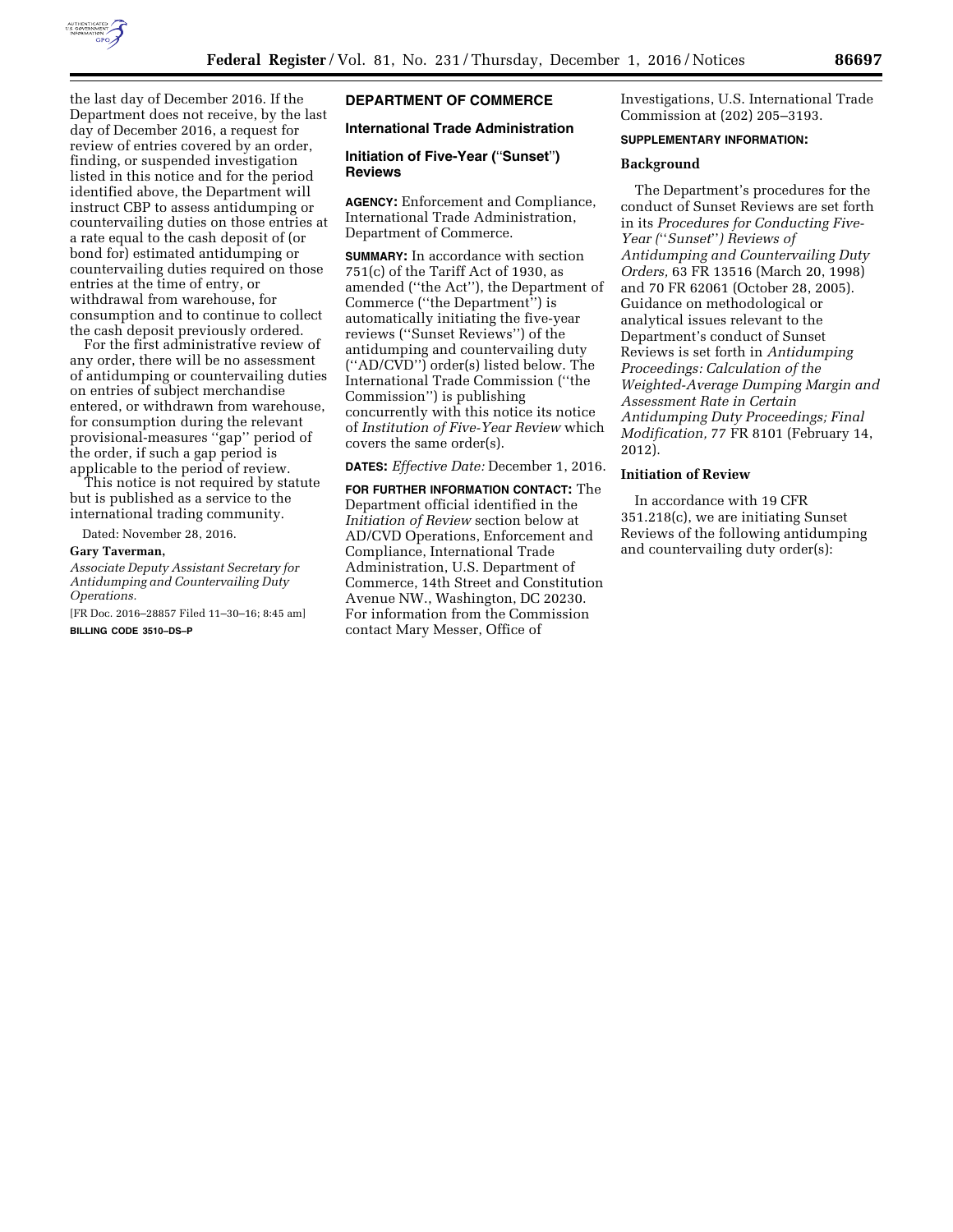| <b>DOC</b><br>Case No. | <b>ITC</b><br><b>Case No.</b> | <b>Country</b>       | Product                                                                         | Department<br>Contact                |
|------------------------|-------------------------------|----------------------|---------------------------------------------------------------------------------|--------------------------------------|
| A-533-817              | 731-TA-817                    | India                | Certain Cut-To-Length<br>Carbon-Quality Steel Plate<br>$(3rd$ Review)           | David Goldberger<br>$(202)$ 482-4136 |
| $C-533-818$            | 701-TA-391                    | India                | Certain Cut-To-Length<br>Carbon-Quality Steel Plate<br>(3 <sup>rd</sup> Review) | David Goldberger<br>$(202)$ 482-4136 |
| A-533-808              | 731-TA-638                    | India                | <b>Stainless Steel Wire Rod</b><br>(4 <sup>th</sup> Review)                     | David Goldberger<br>$(202)$ 482-4136 |
| A-560-805              | 731-TA-818                    | Indonesia            | Certain Cut-To-Length<br>Carbon-Quality Steel Plate<br>$(3rd$ Review)           | David Goldberger<br>$(202)$ 482-4136 |
| $C-560-806$            | 701-TA-389                    | Indonesia            | Certain Cut-To-Length<br>Carbon-Quality Steel Plate<br>(3 <sup>rd</sup> Review) | David Goldberger<br>$(202)$ 482-4136 |
| A-580-836              | 731-TA-821                    | Republic of<br>Korea | Certain Cut-To-Length<br>Carbon-Quality Steel Plate<br>(3 <sup>rd</sup> Review) | David Goldberger<br>$(202)$ 482-4136 |
| C-580-837              | 701-TA-391                    | Republic of<br>Korea | Certain Cut-To-Length<br>Carbon-Quality Steel Plate<br>$(3rd$ Review)           | David Goldberger<br>$(202)$ 482-4136 |

#### **Filing Information**

As a courtesy, we are making information related to sunset proceedings, including copies of the pertinent statute and Department's regulations, the Department's schedule for Sunset Reviews, a listing of past revocations and continuations, and current service lists, available to the public on the Department's Web site at the following address: ''*[http://](http://enforcement.trade.gov/sunset/) [enforcement.trade.gov/sunset/.](http://enforcement.trade.gov/sunset/)*'' All submissions in these Sunset Reviews must be filed in accordance with the Department's regulations regarding format, translation, and service of documents. These rules, including electronic filing requirements via Enforcement and Compliance's Antidumping and Countervailing Duty Centralized Electronic Service System (''ACCESS''), can be found at 19 CFR 351.303.1

This notice serves as a reminder that any party submitting factual information in an AD/CVD proceeding must certify to the accuracy and completeness of that information.2 Parties are hereby reminded that revised certification requirements are in effect for company/ government officials as well as their representatives in these segments.3 The formats for the revised certifications are provided at the end of the *Final Rule.*  The Department intends to reject factual submissions if the submitting party does not comply with the revised certification requirements.

On April 10, 2013, the Department modified two regulations related to AD/ CVD proceedings: The definition of factual information (19 CFR

3*See Certification of Factual Information To Import Administration During Antidumping and Countervailing Duty Proceedings,* 78 FR 42678 (July 17, 2013) (''*Final Rule*.'') (amending 19 CFR 351.303(g)).

351.102(b)(21)), and the time limits for the submission of factual information (19 CFR 351.301).4 Parties are advised to review the final rule, available at *[http://](http://enforcement.trade.gov/frn/2013/1304frn/2013-08227.txt)  [enforcement.trade.gov/frn/2013/](http://enforcement.trade.gov/frn/2013/1304frn/2013-08227.txt)  [1304frn/2013-08227.txt,](http://enforcement.trade.gov/frn/2013/1304frn/2013-08227.txt)* prior to submitting factual information in these segments. To the extent that other regulations govern the submission of factual information in a segment (such as 19 CFR 351.218), these time limits will continue to be applied. Parties are also advised to review the final rule concerning the extension of time limits for submissions in AD/CVD proceedings, available at *[http://](http://enforcement.trade.gov/frn/2013/1309frn/2013-22853.txt)  [enforcement.trade.gov/frn/2013/1309](http://enforcement.trade.gov/frn/2013/1309frn/2013-22853.txt) [frn/2013-22853.txt,](http://enforcement.trade.gov/frn/2013/1309frn/2013-22853.txt)* prior to submitting factual information in these segments.5

<sup>1</sup>*See also Antidumping and Countervailing Duty Proceedings: Electronic Filing Procedures;* 

*Administrative Protective Order Procedures,* 76 FR 39263 (July 6, 2011).

<sup>2</sup>*See* section 782(b) of the Act.

<sup>4</sup>*See Definition of Factual Information and Time Limits for Submission of Factual Information: Final Rule,* 78 FR 21246 (April 10, 2013).

<sup>5</sup>*See Extension of Time Limits,* 78 FR 57790 (September 20, 2013).